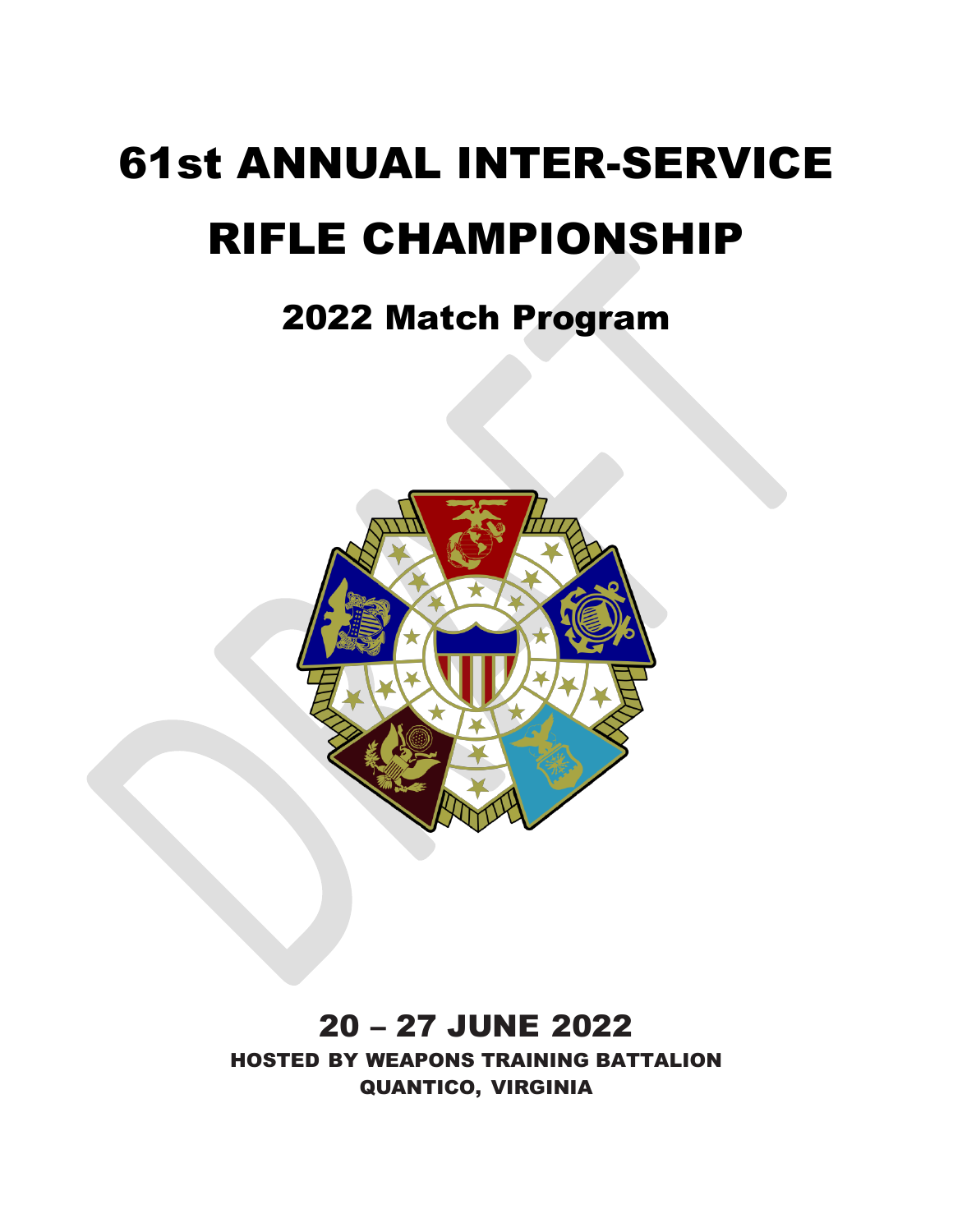## *PROGRAM FOR THE SIXTIETH INTER-SERVICE RIFLE CHAMPIONSHIP*

**1. DATES:** 20-27 June 2022

**2. LOCATION:** The Calvin A. Lloyd Range Complex, Weapons Training Battalion, Quantico, Virginia is located aboard Marine Corps Base-Quantico on the Westside of base.

**3. TIME:** All times stated are in Eastern Daylight Savings Time.

#### **4. ELIGIBILITY**

*a. INDIVIDUAL:* A competitor must be a member of one of the following: the regular Armed Services of the United States; the reserve components thereof, (active or inactive); the National Guard; a College Reserve Officer Training Corps (ROTC) unit; or a student at a service academy. All competitors must wear their appropriate service uniform and headgear.

*b. COACH OR CAPTAIN:* Only service members can coach or captain their respective teams.

*c. TEAM:* In matches #10 and #12, any number of teams may enter providing all members of each team are from the service, academy, or unit which the team represents. Team entries in match #13 are restricted as stated in the match schedule. Teams will shoot slow fire stages in pairs.

**5. UNIFORMS:** This is a military match. All persons will wear appropriate service uniforms or distinctive shooting uniforms, i.e. headgear, rank insignia, etc. While aboard MCB Quantico all military personnel will wear their appropriate uniform during working hours (0700 to 1700). All personnel must be in the proper uniform of the day before they leave the firing range.

**6. AWARDS CEREMONY:** An awards ceremony will be conducted on final day of competition June 27<sup>th</sup> Time: TBD. It is requested that competitors bring service uniforms (Class "C") for the awards banquet. All participants attending the awards banquet will wear their appropriate service uniform (Class "C").

**7. BILLETING, HOTELS AND MOTELS:** There are several hotels and motels in the vicinity of Quantico for competitors. Limited base lodging is located at Liversedge Hall (transient billeting) and the Crossroads Inn, by reservation.

**8. QUARTERS AND MESSING:** Government quarters are available on a limited basis. Prior coordination can be made by contacting WTBn S-4 at (703) 784-6758. Messing is available to DOD personnel at the WTBn Chow Hall.

**9. PARKING:** Parking is permitted in the shooters parking lot adjacent to MCB-4, in designated areas of the battalion parking lot adjacent to Garand Road. \*Note: Unlike previous years there will be no parking across from the 1000 yard line.\* The Provost Marshal's Office (PMO) will issue tickets for parking along roadways or other unauthorized locations. Team captains must request passes for down range match support vehicle parking.

**10.** There will be **NO ALCOHOLIC BEVERAGES** on the range during firing at any time.

**11. MEDICAL ATTENTION:** WTBN will provide a corpsman and emergency vehicle for the duration of the match.

**12. ORGANIZATIONAL FLAGS AND GUIDONS:** Request that all teams bring their organizational flags or guidons to Quantico for placement during the team matches. The flags and guidons will identify each team to spectators. Display at the awards banquet is authorized.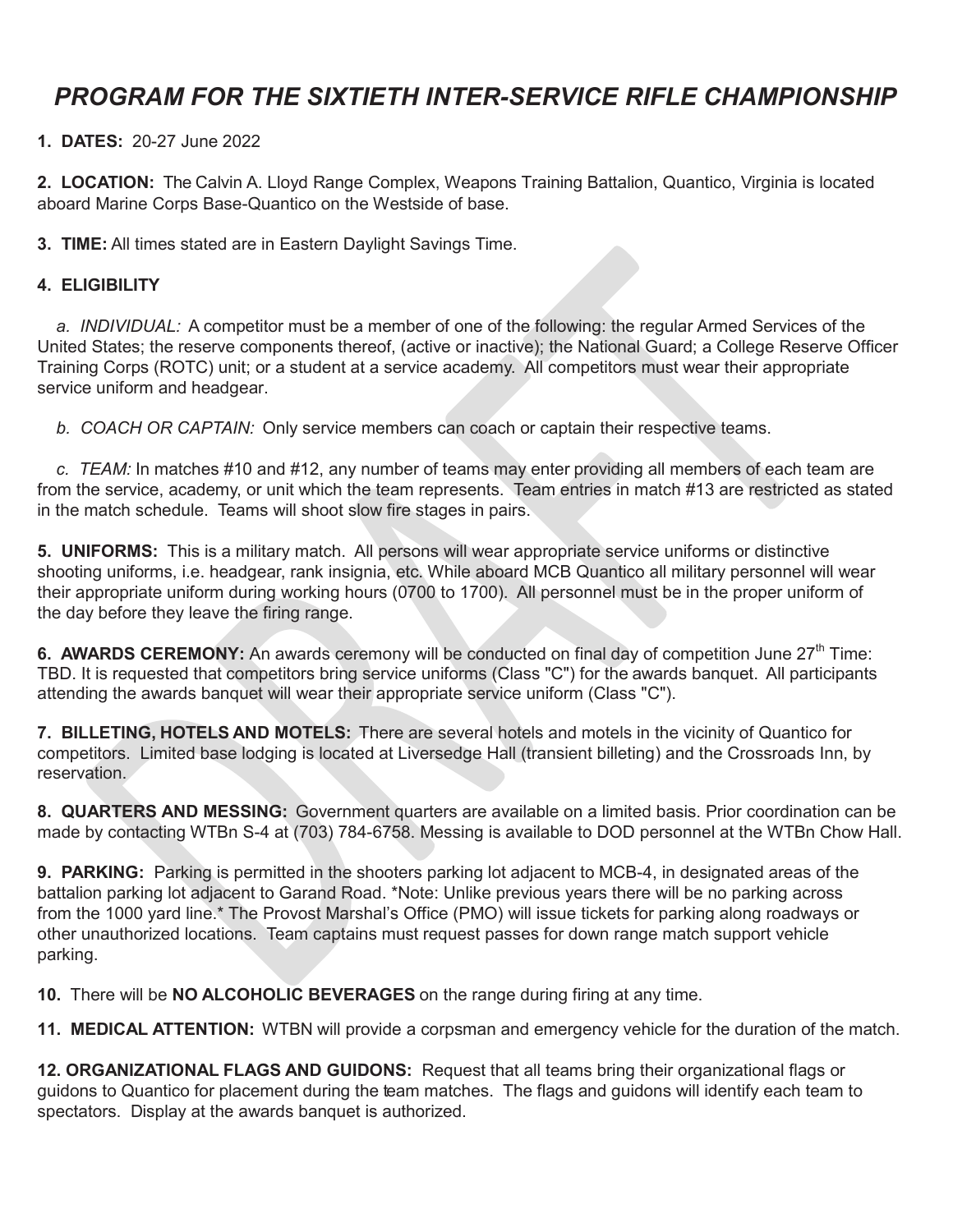**13. REPORTING & ENTRIES:** All individuals must report to the match office (Building. 27241) located at the Calvin A. Lloyd Range Complex between 1000 and 1500 on 20 June 2022 for registration and payment. Registration will be verified and all entry fees will be paid no later than, 1500. Last minute entries will be on a case by case basis.

#### **14. ENTRY FEES:**

*a.* The Board of Directors (BOD) for the Inter-Service Rifle Fund proposed the fee structure and the Commanding Officer WTBN reviewed and approved it. Pay entry fees by cash, check, or money order, payable to Treasurer; Inter-Service Rifle Fund. NO Government Travel Charge Cards will be accepted. We will accept cash, check, or money order payments at the match site only. There is an ATM located aboard the Calvin A. Lloyd Range Complex. All payments will be recorded on a by-name roster indicating category or matches to be fired and the payment recorded.

|                                                                           | <b>NAME</b>                                  | <b>CATEGORY</b>                                                    | PAYMENT                                                      |
|---------------------------------------------------------------------------|----------------------------------------------|--------------------------------------------------------------------|--------------------------------------------------------------|
|                                                                           | Rank, Last, Initials<br>Rank, Last, Initials | <b>Individual Match</b><br><b>Team Match</b>                       | \$100.00<br>\$60.00                                          |
| <b>WARM UP MATCH ONLY</b><br><b>EIC MATCH ONLY</b><br><b>TEAM MATCHES</b> | b. The following is the schedule of fees:    | INDIVIDUAL MATCH ENTRY (includes Warm Up, Matches 1-5, 7-8, & EIC) | \$100.00<br>\$20.00<br>\$20.00<br>\$60.00 per Team per Match |

**15. ENTRIES LIMITED:** The Match can host a maximum of 376 competitors. If entries exceed this number, the Match Executive Officer (XO) reserves the right to reschedule the match schedule or limit the number of entries. Match #8 is limited to 300 competitors.

**16. RULES:** Except as indicated otherwise, CMP High Power Rifle Competition Rules will govern the conduct of the match. Match Director has ability to modify any rules.

**17. SQUADDING:** The statistics office will randomly squad the warm-up match. Staff personnel will re-squad championship match competitors based on the order in which they place in the warm-up match. Once squadded for record firing, target and relay assignments will remain the same throughout the conduct of individual matches. Competitors will be squadded for the warm-up match on the firing line immediately following the opening shot ceremony. We will squad competitors that do not fire or fail to turn in a scorecard for the warm-up match after those firing the warm-up match.

**18. TIME OF FIRING:** All firing will commence at 0700 daily for the first relay. All relays are required to be on the appropriate yard line or in the pits 30 minutes prior to the commencement of firing. Starting times for Matches #7 and #10 are 1 hour after completion of Matches #5 and #8 respectively. At end of each day, Team Captain meetings will discuss the next day's timelines and show times at the Downrange Club, Bldg # 27241 or otherwise announced.

#### **19. RIFLES AND SIGHTS:**

*a.* The "Service Rifle" must meet the criteria established in the most current edition of the CMP High Power Rifle Competition Rules. Empty Chamber Indicators (ECI) are required and will be used by all competitors.

*b.* Team captains are responsible for providing the Match XO with results of a Pre-Fire Inspection (PFI) at check-in.Results will consist of a roster of competitors, weapons type, serial number, and remarks certifying a PFI was conducted and signed by the team captain. For those team/individuals that do not possess the capability to perform a PFI, armorers will be made available to perform this service.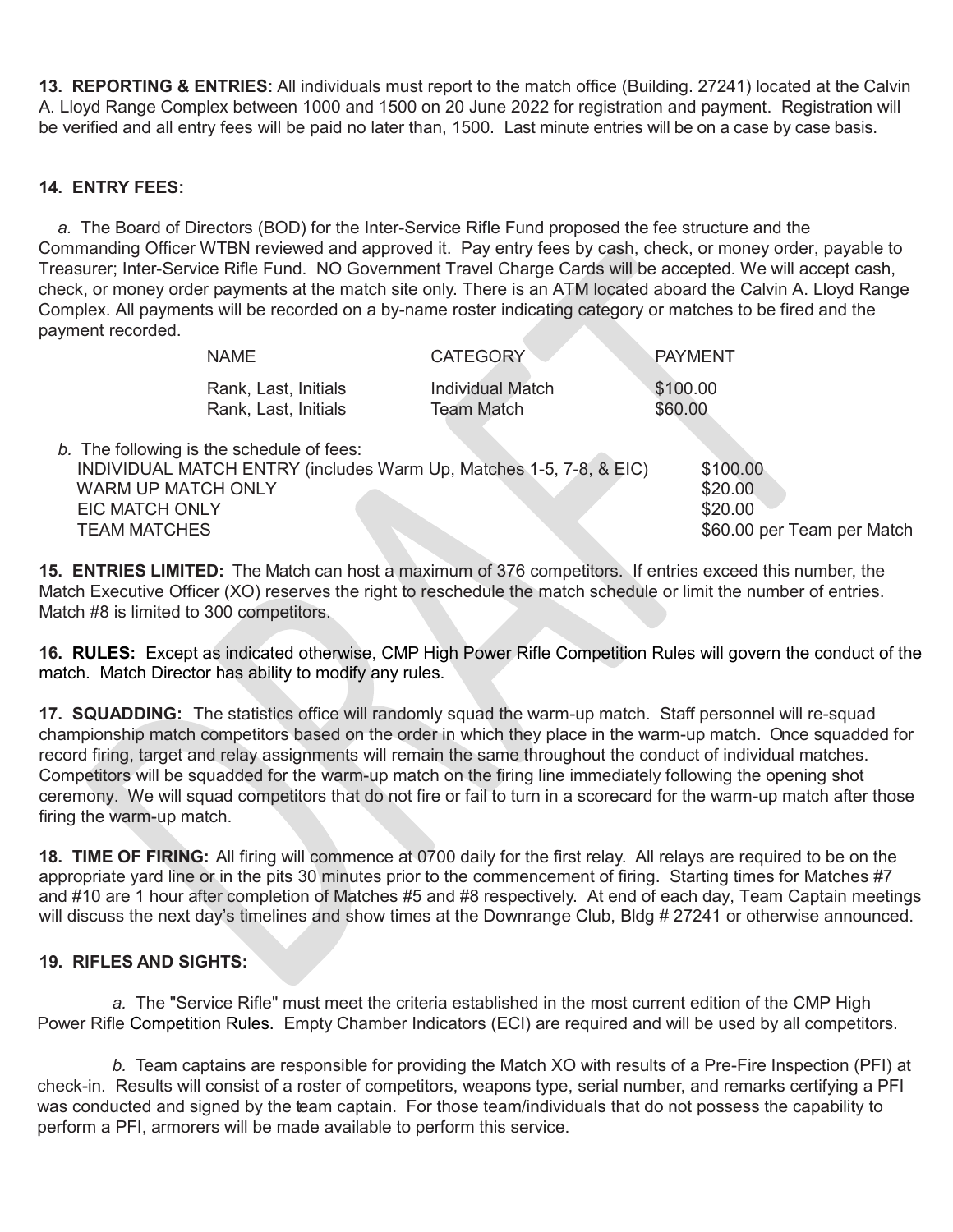*c.* Team captains are responsible for ensuring that all rifle trigger weights are in accordance with the current CMP rulebook. Triggers will be spot checked by match officials during the competition. In the event a new Inter-Service record is established, that individual's trigger will be weighed.

**20. TARGETS:** Competitors will fire at the following types: competition, short range, short range 3, and mid-range 1 targets in all 200, 300, & 600 yard events. Competitors will use long range targets in the 1000-yard events.

**21. TARGET OPERATION:** Competitors are responsible for pulling their assigned targets.

**22. SIGHTING SHOTS:** Sighting shots are not authorized except for designated matches and/or due to armorer repairs.

**23. AWARDS:** Individual awards will be issued on the basis of three places for each individual match. First place will be awarded in team matches only.

#### **24. SPECIAL AWARDS**

*a.* Individual

(1) The high National Guard or Reserve competitor in Match #6.

(2) The high post or station competitor in Match #6

(3) The high service academy or ROTC competitor in Match #6.

 (4) The high competitor in Match #13. The LtCol Reynolds Trophy is awarded to the highest scoring individual shooter in Match #13, the Inter-Service Rifle Team Championship.

(5) The high Marine competitor amongst designated courses of fire. The Kevin R. "Gus" Kistler Memorial Trophy is emblematic of the Individual Marine with the highest 800 point aggregate derived from the following stages of the Inter-Service Rifle Match: First 10 shot aggregate of the Navy Match; first string aggregate of the Coast Guard Match; first string aggregate of the Marine Corps Match; first 10 shot aggregate of the Air Force Match; first 10 shot aggregate of the Army Match; and the Individual's 300 aggregate score from the Commanding Generals Rifle Team Match.

 (6) The high Navy competitor in Match #6. The Don McCoy Memorial Trophy is presented in memory of Chief Petty Officer Don McCoy, US Navy (Ret) to the individual sailor with the highest 1000 point aggregate. Chief Petty Officer McCoy, a Distinguished Marksman, Pistol Shot and precision armorer, is credited as the developer of the Navy M1 Garand MK 2-1 Match Grade Service Rifle. This rifle, regarded as one of the premier of its time, was the catalyst for several NRA, CMP, Inter-Service, and National Championship victories in the hands of Sailors.

*b.* Team

(1) The highest scoring National Guard or Reserve team will be in separate categories for Match #10, #12, #13. There must be at least two eligible teams in this category for the awards to be presented.

(2) The highest scoring post or station teams in Matches #10 & #12, provided two or more teams from separate commands compete in the matches, will receive a special award.

*c.* Post or Station. The post or station category is defined as individuals or teams representing each base, post, camp, or station of each of the services, and from each Marine, Army, Air Force unit, or Navy or Coast Guard ship.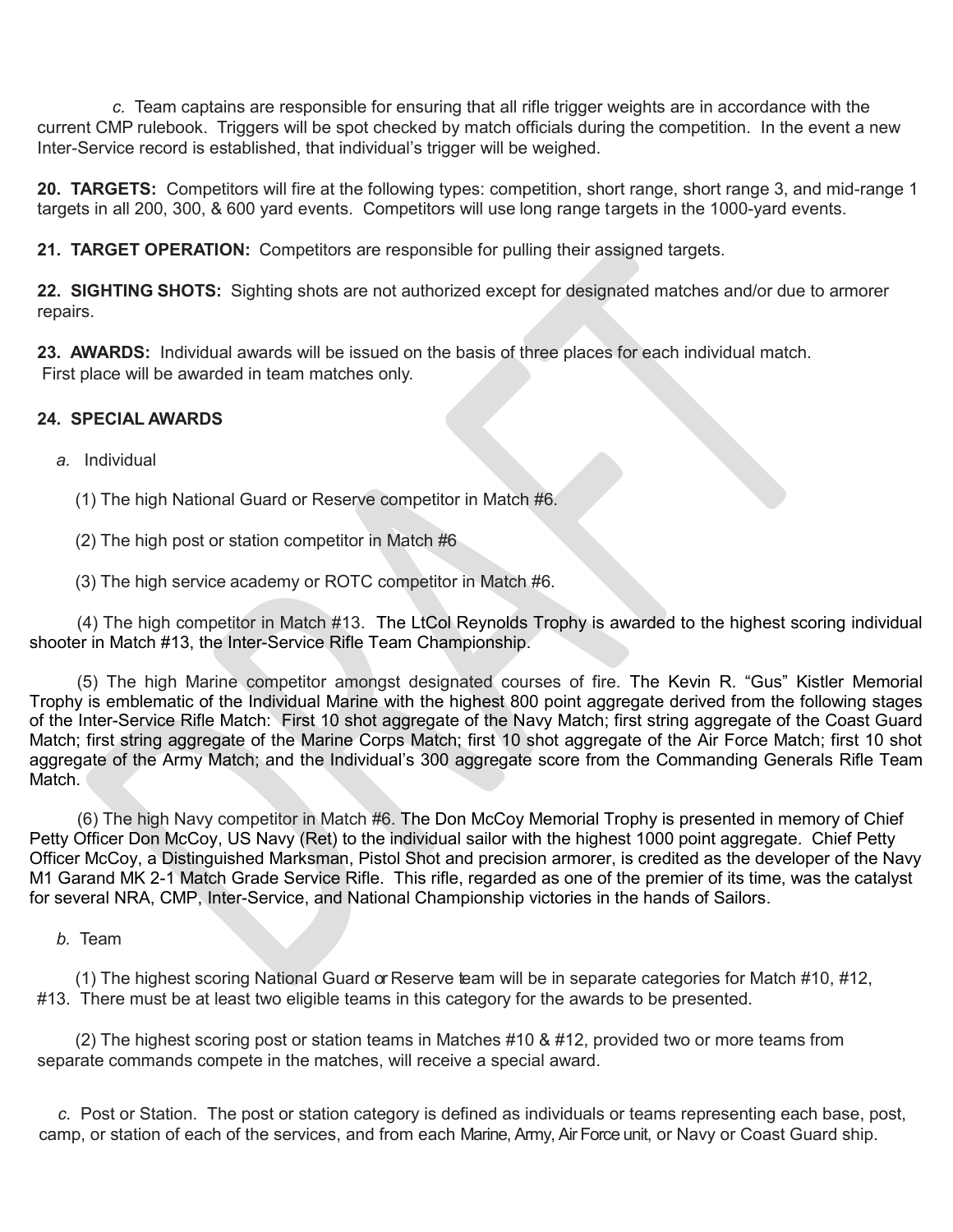**25. FIRING PROCEDURE:** Firing will proceed in relays. High Power Rifle Rules will govern firing line and pit operations. It is the competitor's responsibility to appear at the assigned firing point, prepared to fire, when the relay is called. Competitors are allowed three minutes to assume positions on the firing line once called. If all competitors on a relay complete firing prior to the allotted time, the next relay will be called to the line.

**26. CONTINUE TO FIRE:** Competitors who fire a perfect score (All X's) in Matches 1, 4, 5, 7, or 8 will be permitted to continue firing without a break. At the completion of the time limit authorized that particular relay, competitors from the next relay can move into position on the ready line. The succeeding relay will not take position on the firing line until the perfect score has been lost.

**27. OPTICAL EQUIPMENT:** During individual matches, the use of spotting scopes forward of the line of benches is restricted to competitors and scorers on the firing line. Place spotting scopes on the ready line so that the optical axis is parallel to the firing line. Attempted coaching from this position is cause for disqualification of that stage's score for the competitors involved. Scorekeepers may not coach while scoring, and their scopes will be turned parallel to the firing line during rapid fire.

**28. RIFLE RESTRICTIONS:** To be eligible for an award in Match #6 (Individual 1000 Agg), a competitor must fire the same rifle in Matches #1 through #5. No more than two competitors may use the same rifle in Matches #7 and #8 (Individual Long Range Agg). To be eligible for an award in Match #9 (Inter-Service Long Range), a competitor must fire the same rifle in Matches #7 and #8.

#### **29. BULLETINS**

*a.* Preliminary: Stats Officer will post match results electronically as soon as possible following each match.

*b.* Final: Stats Officer will publish a final match bulletin containing the scores of awardees and previous match records

**30. AMMUNITION ALLOWED:** Any ammunition authorized by the CMP rules is allowed in all matches. Competitors will furnish their own ammunition per their service regulations. (USMC post and station competitors may request ammunition through the Match XO).

**31. CHALLENGE TIME:** Challenge time will close two (2) hours after the match staff post the preliminary bulletin electronically, except for matches where bulletins are posted after 1530, in which case challenging time will close at 0700 the following day.

**32. UNBREAKABLE TIES:** CMP rules will be the determining factor for breaking ties. In the event of an unbreakable tie for first place, shooters will continue to fire until the tie is broken and a winner is declared. The Match XO will have final authority to determine unbreakable ties in all other cases.

**33. PRACTICE FIRING:** The Match XO will control practice firing times, ranges, and target availability. A preliminary practice schedule is listed in this program. Team captains must furnish all operating personnel. Normally, practices will begin within 30 minutes after completion of competition cease-fire.

#### **34. THE INTER-SERVICE EXCELLENCE-IN-COMPETITION (EIC) RIFLE MATCH:** (Match #12) A

Memorandum of Understanding (MOU), dated 28 May 1962, and signed by the service chiefs, standardized the "Distinguished" designation requirements. Competitors will earn points towards the "Distinguished" designation by placing in the top ten percent of non-Distinguished competitors.

**35. PRESHIPMENT OF EQUIPMENT:** WTBN will not accept shipments of equipment or ammunition.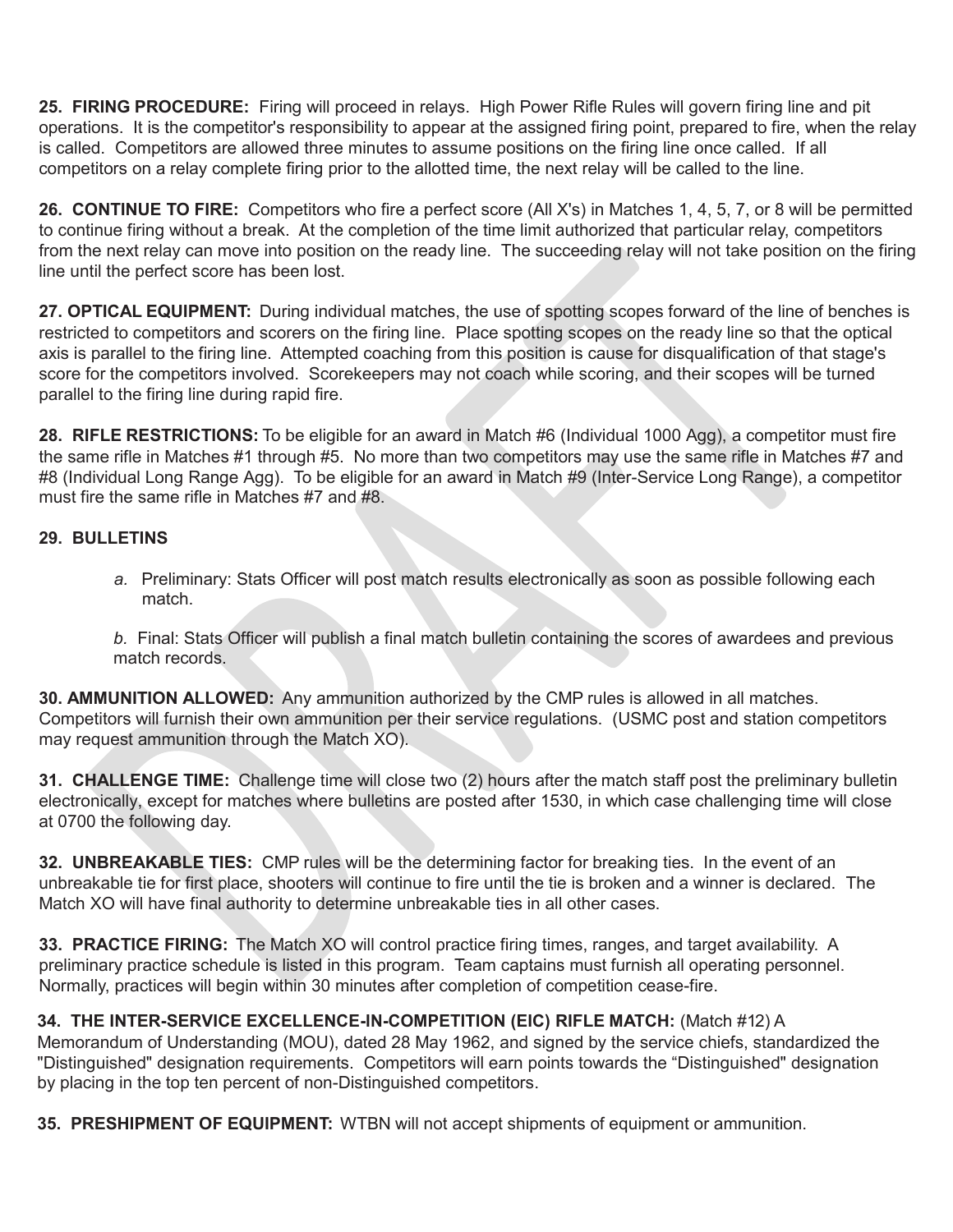**36. WEAPONS STORAGE:** WTBN will not be able to provide weapons storage for the Inter-Service Rifle Championships.

**37. SCORE CARDS:** Competitors or team captains must sign all scorecards. Competitors desiring to lodge a protest must write "PROTEST" in block letters on the scorecard face and on the back of the card specifying points of protest.

**38. TEAM MATCHES:** Teams must have adequate personnel to compete (i.e., competitors, pit puller per target, and scorekeepers.)

### **61ST INTER-SERVICE RIFLE CHAMPIONSHIP MATCH SCHEDULE**

#### *~~~* **Tuesday, 21 June ± 0900** *~~~*

#### **OPENING SHOT CEREMONY**

On 21 June at 0900, the Inter-Service Rifle Championships will commence with the Opening Shot Ceremony. Team Captains must have teams present at the 200-yard line, Range 4, by 0845 for the Opening Shot Ceremony. Uniform is the utility uniform of the respective service with appropriate head gear/covers to salute.

#### **WARM-UP & SQUADDING MATCH SCHEDULE**

MATCH NO. A: 10 Shots, 200 yards, slow fire, standing. Time Limit: 1 minute per shot.

MATCH NO. B: 10 Shots, 200 yards, rapid fire, sitting or kneeling from standing. Time Limit: 60 sec.

MATCH NO. C: 10 Shots, 300 yards, rapid fire, prone from standing. Time Limit: 70 seconds.

MATCH NO. D: 10 Shots, 600 yards, slow fire, prone. Time Limit: 1 minute per shot.

MATCH NO. E: Aggregate of Matches A through D.

- SQUADDING: Stats staff will randomly squad for practice match. Standings determine squadding for individual matches.
- Weapon: Service Rifle.
- Awards: None.

Range 4 practice firing may be available with SR targets.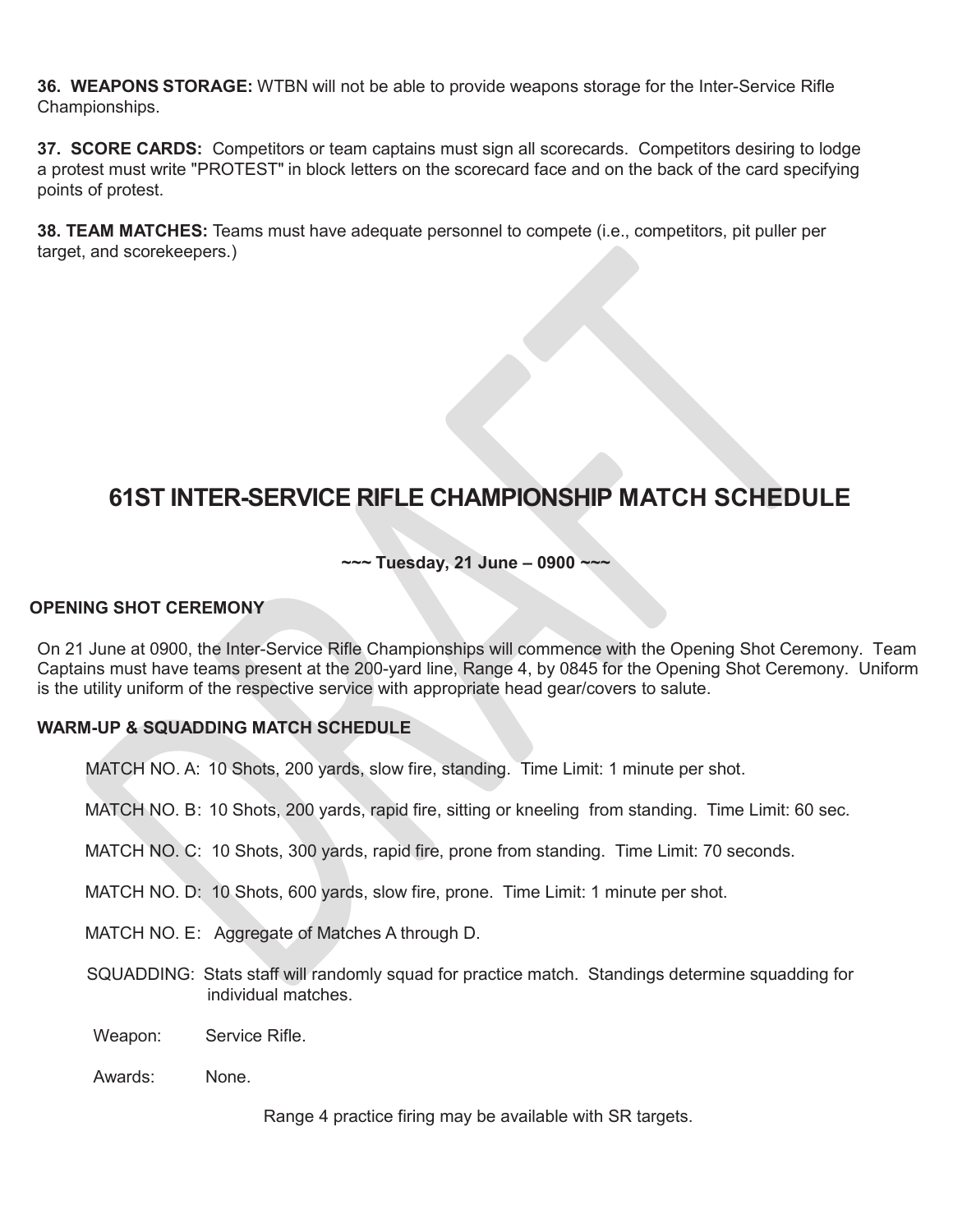#### *~~~* **Wednesday, 22 June 2022 ± Muster 0630, First shot 0700** *~~~*

#### **MATCH #1 The Inter-Service Navy Match**

| <b>MATCH #2</b> |             |                 | The Inter-Service Coast Guard Match                |  |
|-----------------|-------------|-----------------|----------------------------------------------------|--|
|                 | Time Limit: |                 | 20 minutes                                         |  |
|                 | Weapon:     |                 | Service Rifle.                                     |  |
|                 |             | Course of Fire: | 20 shots, 200 yards, slow fire, standing position. |  |

| Course of Fire: | 20 shots, 200 yards, rapid fire, sitting or kneeling from standing. |
|-----------------|---------------------------------------------------------------------|
| Weapon:         | Service Rifle.                                                      |
| Time Limit:     | 60 seconds per ten shot string                                      |

#### **MATCH #3 The Inter-Service Marine Corps Match**

| Course of Fire: | 20 shots, 300 yards, rapid fire, prone from standing.     |
|-----------------|-----------------------------------------------------------|
| Weapon:         | Service Rifle.                                            |
| Time Limit:     | 70 seconds per ten shot string.                           |
|                 | Range 4 practice firing may be available with MR targets. |

*~~~* **Thursday, 23 June 2022 - Muster 0630, First shot 0700** *~~~*

#### **MATCH #4 The Inter-Service Air Force Match**

| Course of Fire: |  |  | 20 shots, 600 yards, slow fire, prone. |
|-----------------|--|--|----------------------------------------|
|-----------------|--|--|----------------------------------------|

Weapon: Service Rifle.

Time Limit: 20 minutes

#### **MATCH #5 The Inter-Service Army Match**

Course of Fire: 20 shots, 600 yards, slow fire, prone.

Weapon: Service Rifle.

Time Limit: 20 minutes

#### **MATCH #6 The Inter-Service Individual Rifle Championship**

An aggregate of Matches #1, #2, #3, #4, and #5.

#### **MATCH #7** The Inter-Service "Special Six" 600 Yard Match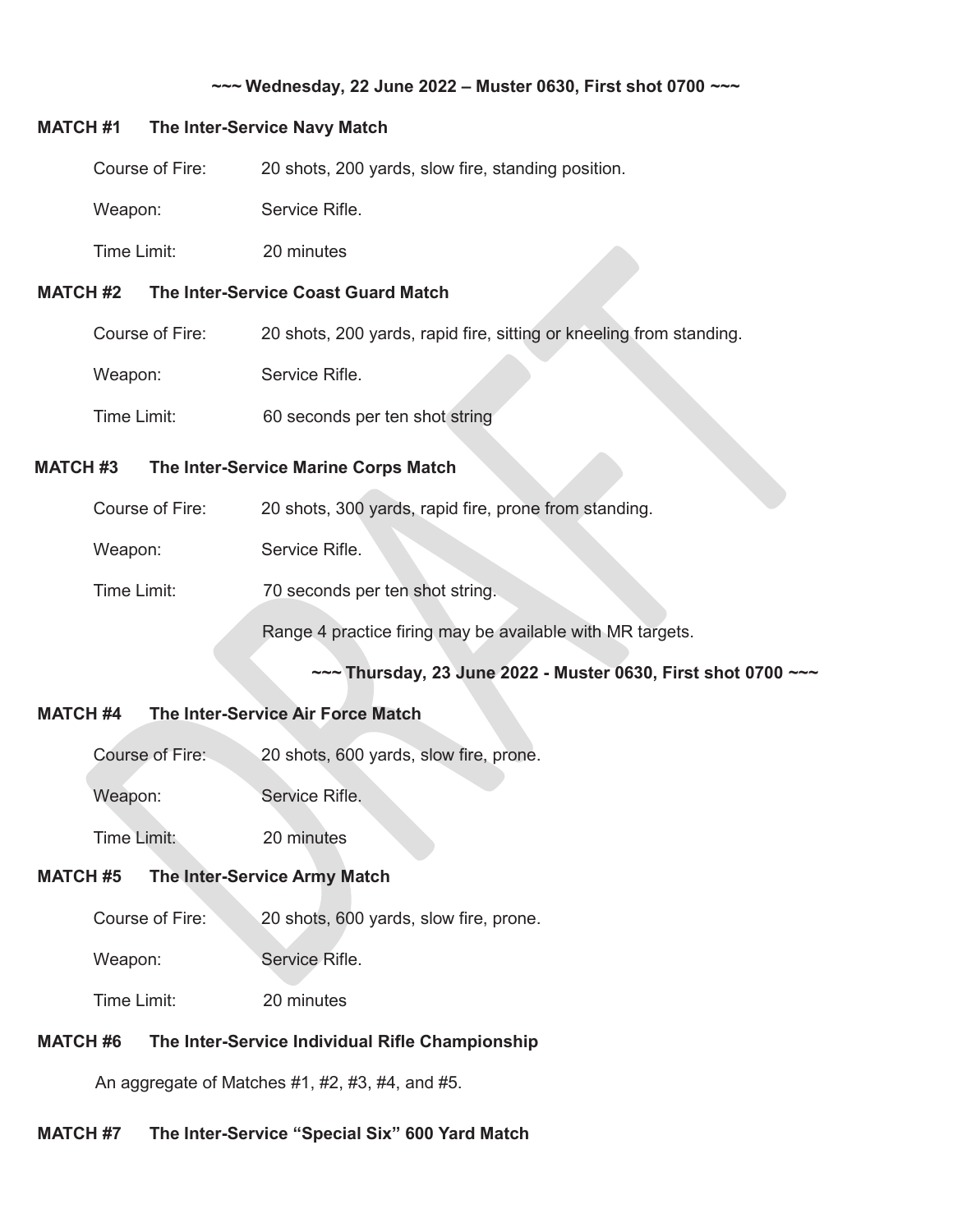Time: One hour after completion of Match #5.

Course of Fire: 2 sighting shots and 20 shots for record, slow fire, prone.

Weapon: Division "A": Service Rifle. Division "B": Any Rifle, any sight.

NO MORE THAN TWO COMPETITORS MAY FIRE THE SAME RIFLE.

Time Limit: 22 minute block time.

Range 4 practice firing may be available with LR targets.

#### *~~~* **Friday, 24 June 2022 ± Muster 0630, First shot 0700** *~~~*

#### **MATCH #8 The Inter-Service 1000 Yard Match**

Course of Fire: Unlimited sighting shots and 20 shots for record, slow fire, prone. Coaching is permitted for sighting shots. After the shooter states "1st RECORD SHOT," record firing begins and the scorer will ensure that no further coaching or sighting shots take place. If the shooter misses the target with five consecutive record shots he will retire from the line. If all competitors on a relay complete firing prior to the allotted time, the next relay will be called to the line.

| Weapon: | Division "A": Service Rifle.        |
|---------|-------------------------------------|
|         | Division "B": Any rifle, any sight. |

NO MORE THAN TWO COMPETITORS MAY FIRE THE SAME RIFLE.

Time Limit: 30 minute block time

#### **MATCH #9 The Inter-Service Individual Long Range**

Championship: The aggregate of Matches #7 and #8.

#### **MATCH #10 The 1000-Yard Team Match**

Time: One hour after completion of Match #8.

Course of Fire: 120 shots for record, slow fire, prone. No sighters shots.

- Conditions: Each team will consist of 6 firing members, a team coach and team captain. The Team captain and coach may be firing members. A team captain must be appointed. In no case will the total team strength exceed 8. Two shooters will simultaneously occupy the firing point and will alternately fire on the same target. The team captain handles all challenges, verifies scores and may coach, but only if he removes his coach from the line and actually occupies the coaching position. Either the coach or the team captain may be on the line at any time, but not both. Team substitutes are authorized prior to match commencement.
- Weapon: Divisions "A" the Service Rifle; Division "B," no restriction on rifles, sights, ammunition, or accessories, except that they must be safe and fired from positions defined in the CMP rules.

Time Limit: Block time of 126 minutes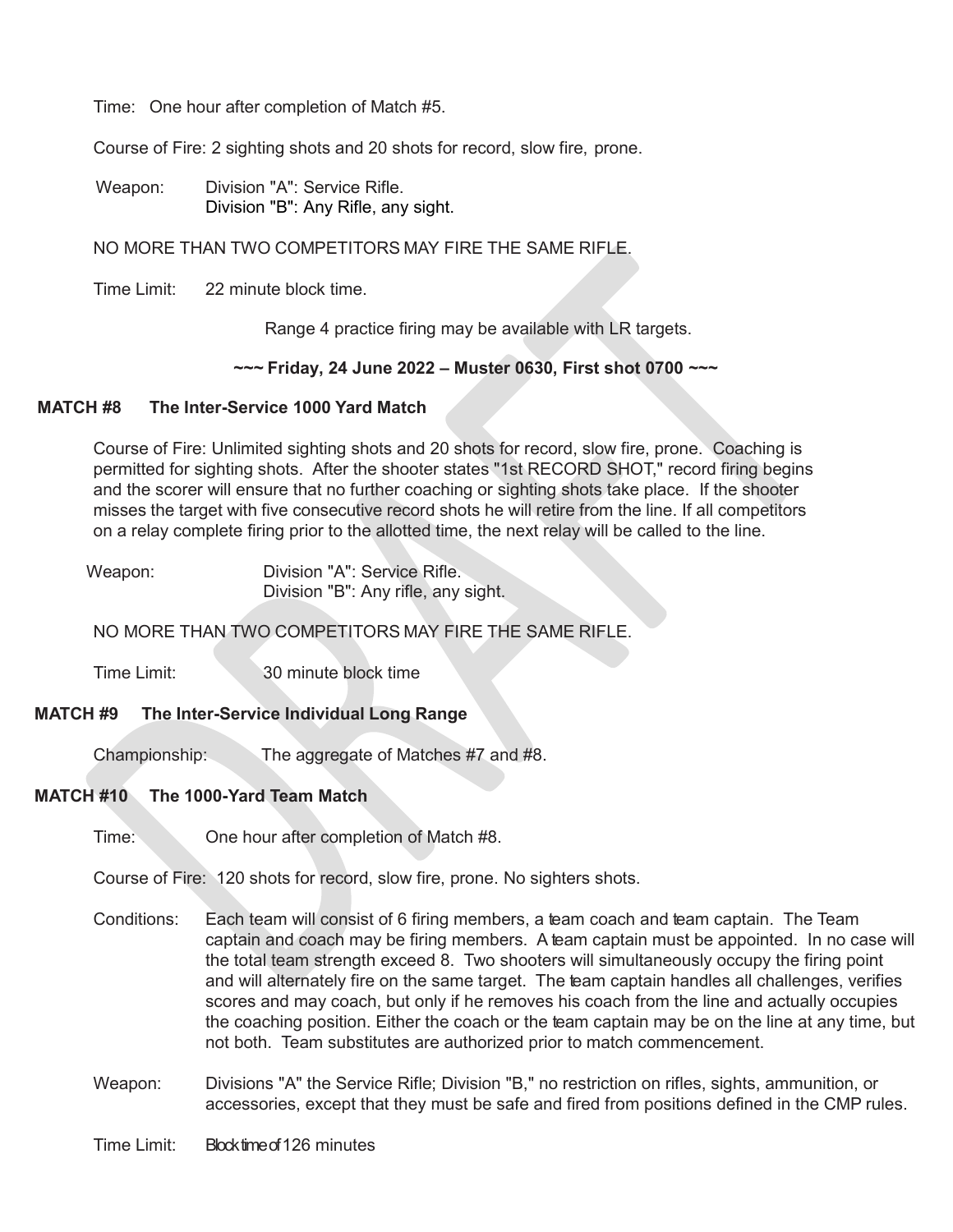#### *~~~* **Saturday, 25 June 2022 ± Muster 0630, First shot 0700** *~~~*

#### **MATCH #11 The Excellence-in-Competition Rifle Match**

| Course of Fire: | The National Match Course prescribed in current National Match regulations. With<br>Pit changes                                                                     |
|-----------------|---------------------------------------------------------------------------------------------------------------------------------------------------------------------|
| Weapon:         | Service Rifle.                                                                                                                                                      |
| Ammunition:     | Furnished by competitor, per their services' regulations.                                                                                                           |
| Squadding:      | Competitors squaded on range 4 at 0630                                                                                                                              |
| Awards:         | None. Stats staff will send match results to the Marksmanship Branches of<br>all the services for verification of points earned in this match toward distinguished. |
| Eligibility:    | All service members who paid individual match fee.                                                                                                                  |

#### **MATCH # 12 The Commanding General's Rifle Team Match**

#### Squadding: Teams squaded on range 4 one hour after conclusion of EIC Match #11

Course of Fire: 10 shots, 200 yards, slow fire, standing. 10 shots, 300 yards, rapid fire, prone from standing. 10 shots, 600 yards, slow fire prone.

Conditions: Each team will have 6 firing members. A team captain must be appointed and one coach is authorized. The captain may act as a coach. The captain and coach may participate either as firing or non-firing members; however, in no case will the total team strength exceed 8. During slow fire stages, two shooters will simultaneously occupy the firing point and will alternately fire on the same target. The team captain handles all challenges, verifies scores and may coach but only if he removes his coach from the line and actually occupies the coaching position. Team substitutes are authorized prior to commencement of the match.

Time Limit: 200 Yards--Total team time 66 minutes. 300 Yards--70 seconds per string. 600 Yards--total team time 66 minutes.

*~~~* **Sunday 26 June 2021 ± Muster 0630, First shot 0700** *~~~*

#### **MATCH # 13 The Inter-Service Rifle Team Championship**

Eligible competitors include teams from the Army, Navy, Air Force, Marine Corps, Coast Guard (active duty); teams composed of Army, National Guard, Navy, Air Force, Marine Corps, and Coast Guard (reservists); and one team from each of the military service academies. All firing academy members must be cadets/midshipmen. The academy team officials can be midshipmen or active duty military assigned to the academy. Teams will consist of ten firing members, a team captain and two team coaches. Two alternates may be designated but are not required. The team captain and coaches may be firing members. Team captains may fire their shooters in any order on either target. No more than 6 shooters will be permitted on target. Team representation in the pits will be the same as for the National Trophy Rifle Match.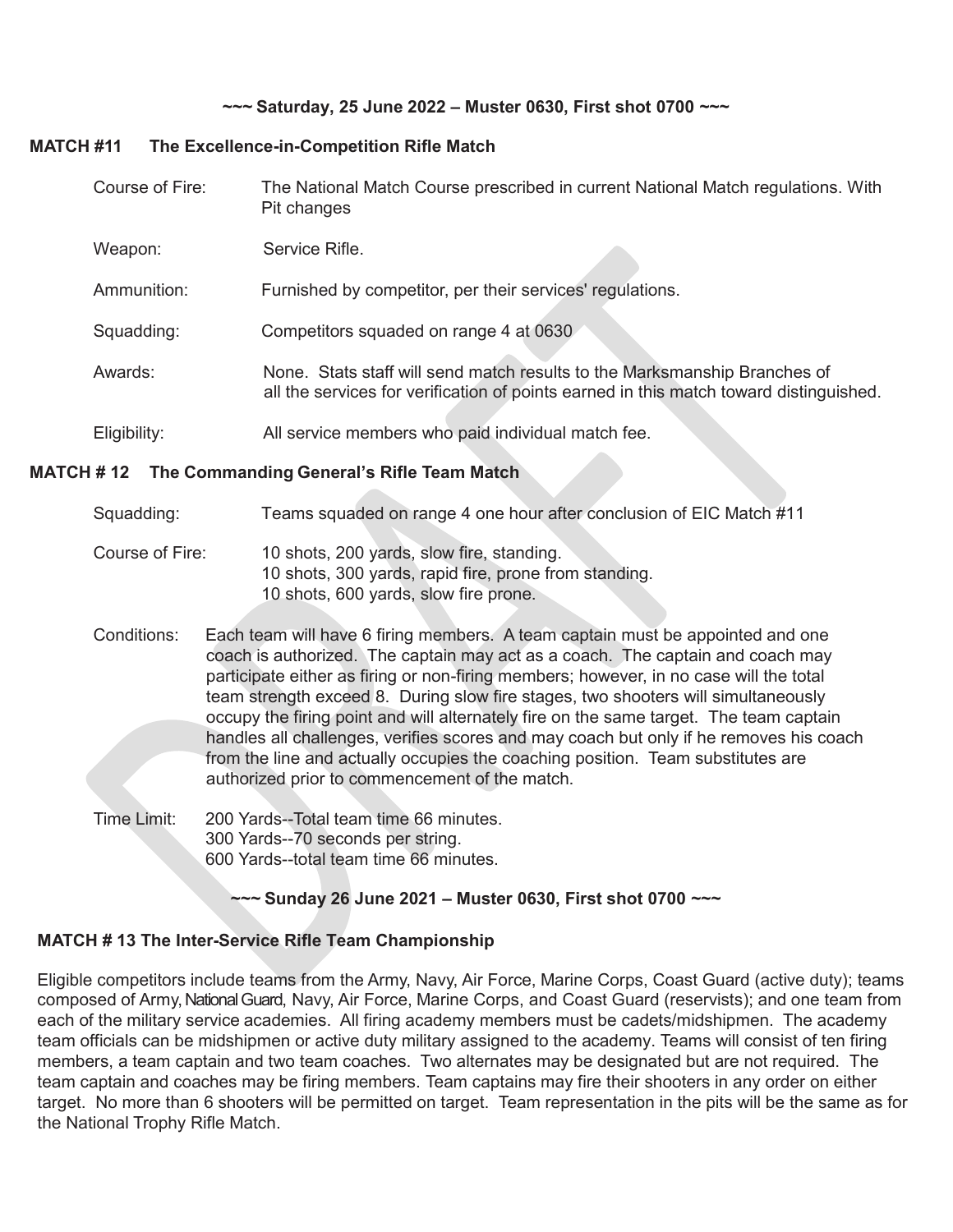Course of Fire: This match will be fired in four stages with each team occupying two firing points and firing on two targets.

> a. First Stage-200 yards, slow, fire, 10 shots per shooter standing. Two shooters will occupy one firing point and fire alternately at the same target, the shooter on the right fires first. Total team time 66 minutes. (For targets having only 2 pairs of shooters, total time will be 43 minutes.)

b. Second Stage- 200 yards, rapid fire, 10 shots sitting from standing, time limit 60 seconds per shooter. Each team will occupy two firing points and fire on two targets simultaneously.

c. Third Stage- 300 yards, rapid fire, 10 shots prone from standing, time limit 70 seconds per shooter. Each team will occupy two firing points and fire on two targets simultaneously.

d. Fourth Stage- 600 yards, slow fire, 20 shots per shooter prone. Two shooters will occupy one firing point and will fire alternately at the same target, the shooter on the right firing first. Total team time 126 minutes. (For targets having only two pairs of shooters, total time will be 83 minutes.)

Weapon: Service Rifle.

Range 4 practice firing may be available with "E" targets

#### *~~~* **Monday 27 June 2022 ± Muster 0630, First shot 0700** *~~~*

#### **MATCH # 14 The Marine Corps Infantry Trophy Team Match**

Course of Fire: a. First Stage--600 yards prone; 50 seconds.

- b. Second Stage--500 yards prone, sitting or kneeling; 50 seconds.
- c. Third Stage--300 yards sitting or kneeling; 50 seconds.

d. Fourth Stage--200 yards standing; 50 seconds.

*NOTE: The use of the sling is optional in all stages and positions.*

#### Conditions:

*a.* The Marine Corps Infantry Trophy Team Match will be governed by the Rules and Regulations for National Matches.

*b.* Teams will consist of six firing members, and either or both a team captain or coach (non- firing member); all of whom will be permitted on the firing line during the match.

*c.* Each team will have available not more than 384 rounds of ammunition for the entire match. Ammunition will be restricted to 5.56 Service Ball or Match for the M-16 Rifle, and 7.62 Match for the M-14 Rifle. A match official may check the ammunition in the hands of a team at any time. See paragraph 29 of this program for additional details.

*d.* Teams will take their places on the 600-yard firing line as directed by the range officials. To attain an element of surprise, 10 and 40 seconds after the command "Load and be ready" has been given targets will be exposed. Firing will begin at each stage when targets are exposed with teams in firing position with rifles loaded. Targets will be withdrawn after a 50 second exposure. Movement forward will progress in line with rifle unloaded and locked, muzzles elevated and pointed down range. Each relay will complete the match prior to the next relay being called up to the firing line.

*e.* Scoring: All scoring is conducted in the pits and all hits will be relayed to the firing line. Target pullers will spot only those shots in or touching the silhouette.